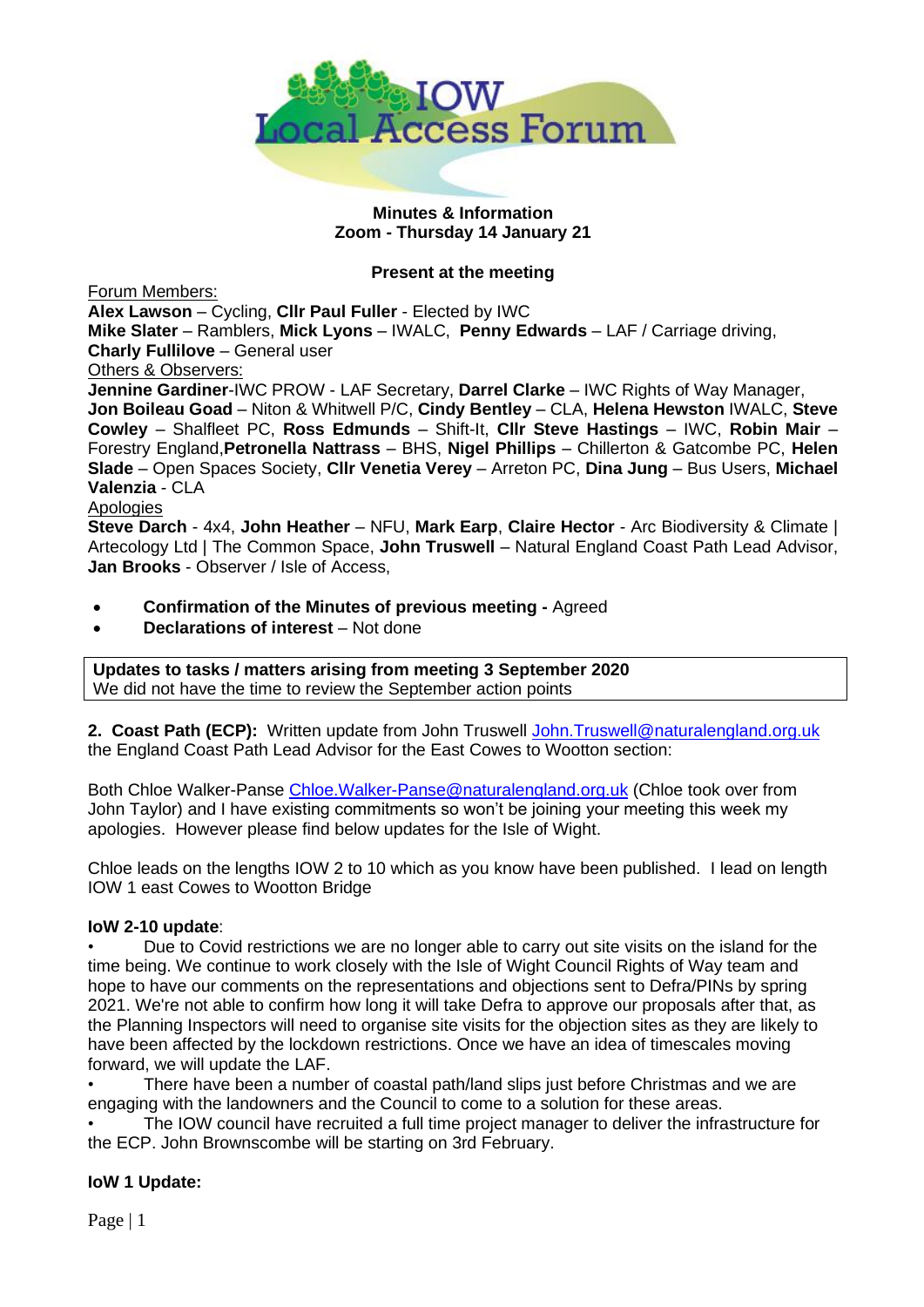• Alignment between East Cowes and Wootton Bridge has a number of complex areas that need careful thought and consideration before a final decision is made and we write out to landowners and other stakeholders such as the IOW LAF for their thoughts

• Discussions are ongoing with land owners on IOW 1 – some discussions and consultations are delayed due to Covid restrictions and key discussions that once finalised will potentially 'unlock' a more seaward alignment through this length

• Discussions are ongoing at a senior level within Natural England and English Heritage regarding alignment options through the Osborne House Registered Park and Garden. Ordinarily a Registered P & G under the legislation 'excepted', that is the ECP is not allowed to pass through there. Sometimes this can be resolved and very detailed discussions are taking place to tease out the issues to find a solution

• Some consultation is taking place via WebEx or MS Teams, although not the same as an actual site visit which in some places still need to occur nevertheless are still constructive and helpful

We continue to work closely with the Isle of Wight Council Rights of Way team

• National restrictions dependant, I hope to be informing you of our alignment decisions in March/April 2021 for any observations and comments

• Thereafter I am hoping to publish IOW 1 late summer/autumn 2021

• Bear in mind this is an iterative process, feedback and consultation, including any erosion, other land management or nature sensitivity issues can impact on our timescales

• Alongside this, we are continuing our work on the Habitats Regulations Assessment.

Chloe and I are more than happy to attend in person to one of your meetings once restrictions allow and do please send me details of your next meeting so I can put it into my diary.

Can I ask that any questions arising from your meeting regarding the ECP you bring to my attention to respond to. I am also more than happy for any individuals to contact myself or Chloe directly.

**Question** from meeting: **Re road walking and road crossings**. On the current coastal path (designed in the 1970 when traffic was less than it is now) there is a lot of road walking and crossing points, no warning signs or road markings this makes some parts of the trail extremely dangerous.

**Answer:** Under the new ECP there will not be any road walking without pavements and all road walking / crossings will have been assessed by the road safety officer and any works or lining and signing agreed before the route is signed off.

# **3. Hedge Flailing / Cutting - Mick Lyons, IWALC vice-chair and representative on LAF**

Report on flail cutting of hedges by Island Roads, verge cutting and the consequences for biodiversity on the Isle of Wight.

A number of IW local Councils have raised concerns about the use of flail cutting on hedges and the schedule for verge cutting used by Island Roads.

In order to benefit wildlife and keep biodiversity, it is recommended that flail cutting of hedges only takes place in late winter or very early spring to maximise the food resources over winter for hedgerow birds and other animals. Flail cutting can also damage young trees and the replacement of mature trees in the countryside is then compromised.

Some councils have also reported that verge cutting is carried out at inappropriate times of the year resulting in a decline in wild flowers. In view of the AONB and the Isle of Wight Biosphere Reserve which the Council supports, IWALC would like to ask what instructions/guidance is given to Island Roads on flail cutting and verge cutting and how this is monitored within the Island Roads contract, with particular regard to biodiversity.

In addition to Mick's report above, Richard Grogan wanted to make the LAF aware that following a public meeting and consultation with the parish and town councils, the AONB in partnership with Island Roads and IWALC have produced the following: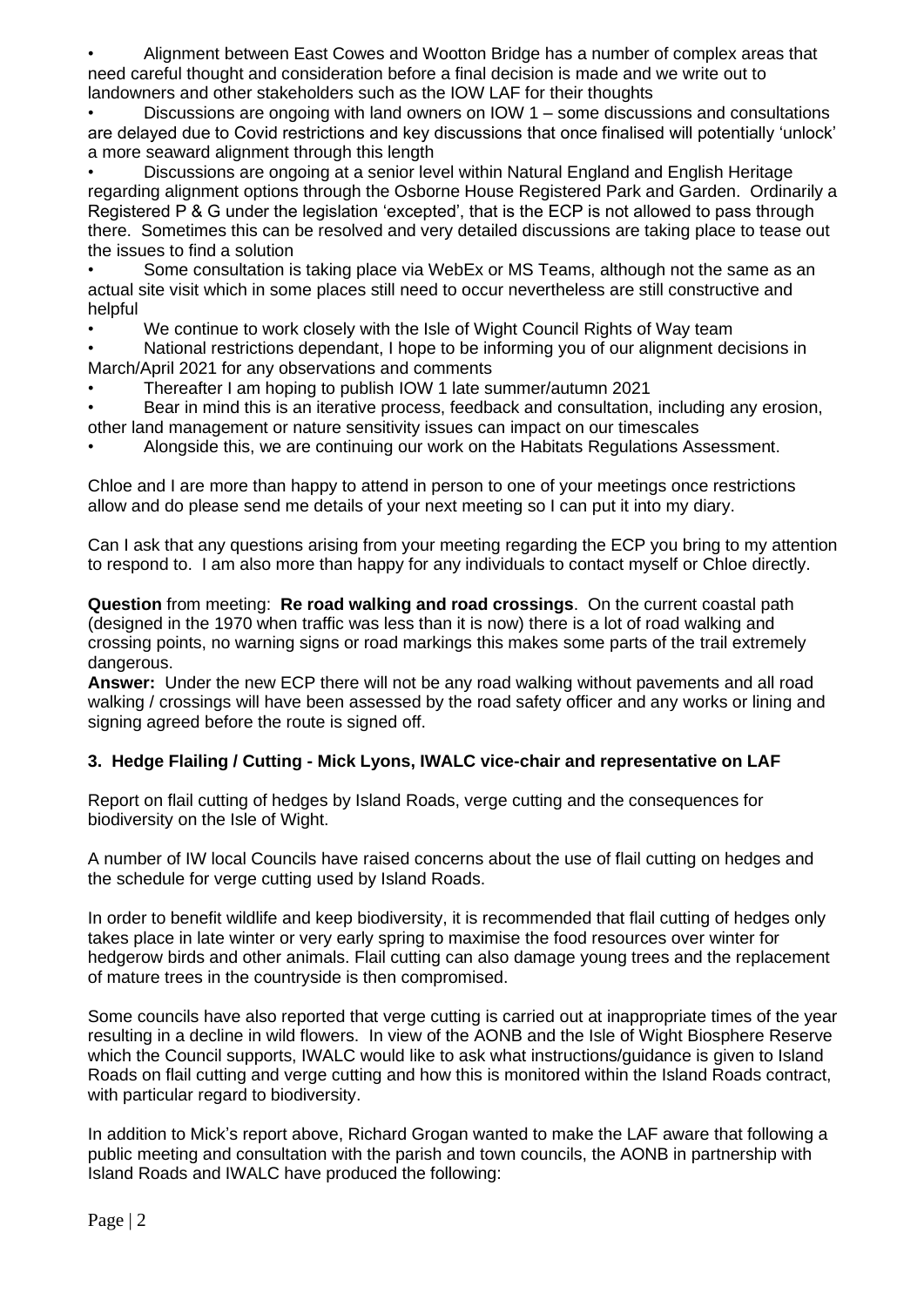#### **Natures Highways:**

[https://www.peppercreative.net/wightaonb.org.uk/uploads/natures%20highway%20strategy%20ma](https://www.peppercreative.net/wightaonb.org.uk/uploads/natures%20highway%20strategy%20march%202020.pdf) [rch%202020.pdf](https://www.peppercreative.net/wightaonb.org.uk/uploads/natures%20highway%20strategy%20march%202020.pdf)

## **Island Map:**

<https://www.peppercreative.net/wightaonb.org.uk/uploads/island%20map%20digtal%20file.pdf> **5 Types of Verge:**

<https://www.peppercreative.net/wightaonb.org.uk/uploads/verge%20type%20digital%20file.pdf> **AONB Website:** <https://www.wightaonb.org.uk/about-us/what-we-do/publications/> for the above publications plus much more.

Richard has said the AONB team are working with Gatcombe and Chillerton and Shorwell parish councils on pilot projects looking at how the management schemes are helping biodiversity on our roadside verges. We are keen to share these findings with other TPCs if they wish to talk to Island Roads about verge management in their area.

#### **The IWAONB spent three years submitting the IW Biosphere application and as a result we gained the status in June 2019.**

Venetia Verey from Arreton P/C advised that the Red Squirrel trail runs through the parish of Arreton and parishioners are concerned about the flail cutting.

As its name suggests the trail is a natural wildlife corridor with its own micro-environment. At a parish meeting they were told that the timber from the flailed trees had been left to block the flow of the Eastern Yar river with a consequence that the bank had eroded back into the path of the cycletrack. There is a need for "proper" hedges to be replanted along field boundaries, and not just brambles along the "Rights of Way"! We need maintenance guidance please.

Are there any government standards or guidelines for hedge cutting along rights of way?

Locals felt without agreed standards this issue will only happen again and again until the contractors have guidelines. This flail cutting happened weeks ago at the end of November at a time when the hedges were full of berries.

In December CPRE on their main twitter web site posted information about hedge cutting protocols, also "hedgerow partnership", the "Tree Council's Tree campaign, and hedgerow action plans. Additionally, there are several pages of information at <http://www.hedgelink.org.uk/index.php?page=20>

**Question:** Can the IWC have a hedge group?

**Answer:** Bring this to the attention of the **Environment & Sustainability Forum:** contact **[Sustainability@iow.gov.uk](mailto:Sustainability@iow.gov.uk)** as they already have Reforestation, forestry strategy and grants, carbon offsetting via forests; Road verge rewilding and Hedgerows as discussion topic for the coming year.

**Reply from the IWC Highways Contract Team:** As part of the Highways PFI contract Island Roads are required to cut the first metre of rural verges twice per year unless the verge is designated as a SSSI verge which the first metre is cut once per year. The SSSI verges are subject to a 5 year assent granted by Natural England and the cutting frequency/timing for those SSSI verges is specified by the accent. At verge road junctions the full width of the verge is cut at least 4 times per year for visibility and road safety purposes. It is essential the first metre of verges are maintained for road safety purposes, maintaining road width and visibility for road users.

The cutting resource is supplied by a supply chain partner Idverde and is a fixed resource of one tractor flail, the cutting programme is scheduled in the growing season between March to November each year. Due to the fixed resource verges cannot be cut at the same time and some verges will be cut at the height of the growing season. Some rural Parish Councils Gatcombe, Chillerton and Shorwell have requested alternate cutting arrangements such as just one cut undertaken in February due to the type of wild flower growth in their parish, this was successful in 2020 and the same approach will be taken in 2021. With the fixed resource it is not possible to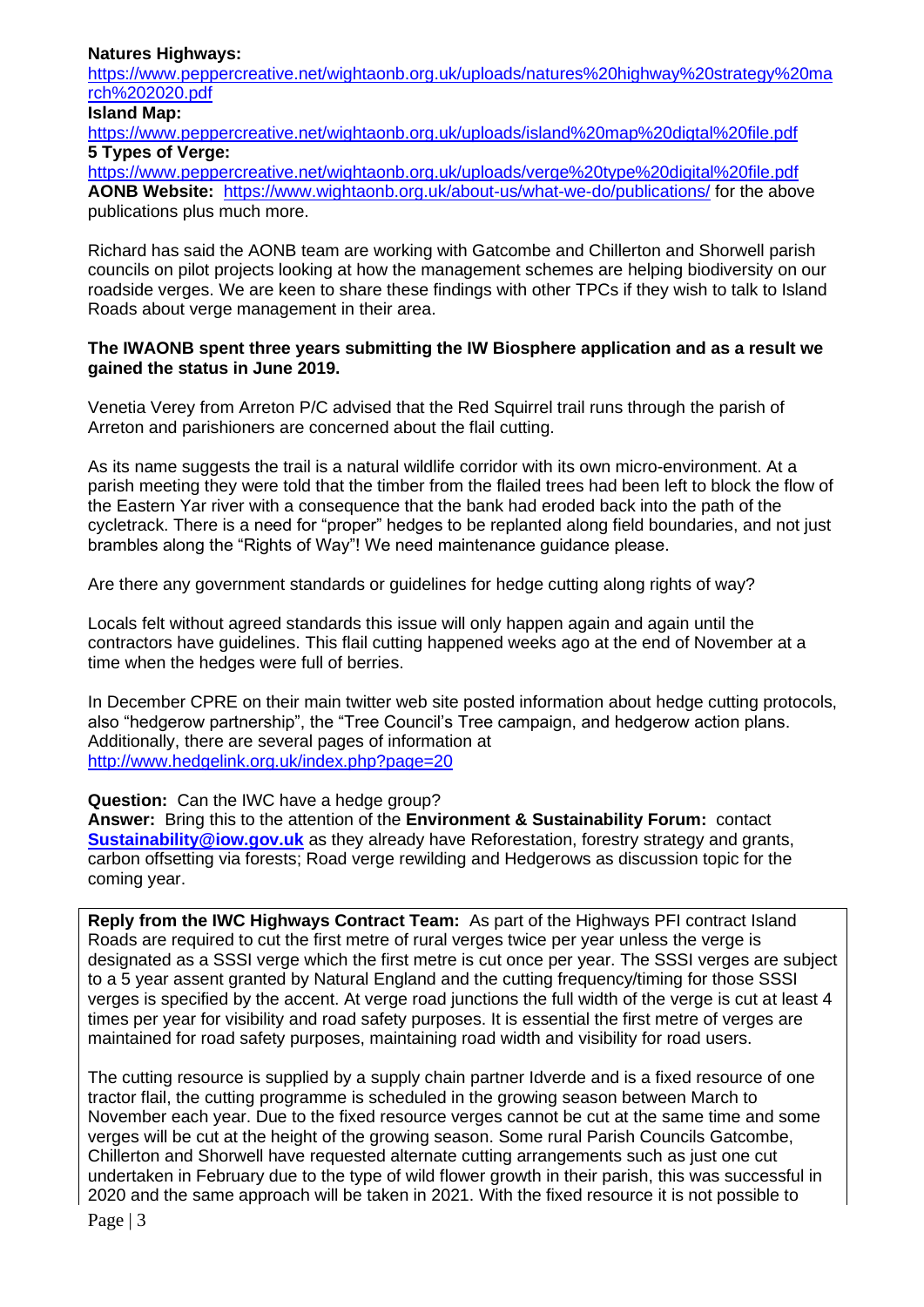accommodate all requests of cutting arrangements and timings however Island Roads will consider what can be achieved with the resource especially in rural locations that benefit biodiversity. Island Roads and Idverde supervisors undertake quality audits during the cutting programme season. Cutting only the first metre of the verge does promote biodiversity for the remaining part of the verge during the growing season, and in certain locations cutting the first metre of the verge assists the biodiversity for the part of the verge.

ACTION: Policy should be created for quidelines and standards for hedge cutting for both Island Roads, Rights of Way and IWC contractors - CIIr Steve Hastings to take this forward

## **4. Problems at Parkhurst**

The November / December County Watch Police Newsletter had the following article: We have recently received a report of rat poison and slug pellets mixed with grain being left on the paths which lead into the forest at Marks Corner. We have also had reports of broken glass being deliberately left to cause injury to animals. Some of the pellets have been ingested by dogs causing immense pain and suffering to them.

This obviously causes a hazard to people using the area as well as wildlife and domestic animals. The person responsible for this will potentially commit offences under the Wildlife and Countryside Act 1981, the Protection of Animals Act 1911 and the Animal Welfare Act 2006.

At the present time, enquiries are ongoing, and a member of the public is assisting us with our investigation.

If you live in the area or if you are able to provide any information to police regarding who may be responsible for this, then please call 101 and quote reference: 44200441569. Please ensure that you remain vigilant and report any further suspicious incidents to us.

## **5. E-Scooters – Written update from Celine from Beryl e-scooters:**

The Council has commissioned an eScooter trial on the island as part of a national Department for Transport initiative to run 12-month trials across the country. Beryl have been selected as the operator for the trial and we are working in partnership with the Isle of Wight Council, Island Roads and the local police to ensure the success of the trial.

The Beryl eScooter Share scheme is based on geo-fenced parking areas (a virtual geographic boundary around an area by means of GPS), which we call Beryl Bays. You can find the Beryl Bays in our Beryl App and on the ground marked up with green tape on the four corners of the bay. This makes it easy to find an eScooter and a place to park it at the end of your ride. This parking bay based approach means that the scheme is better managed and controlled and will not see eScooter littering the footway. If users don't park in a Beryl Bay they are charged an additional fee and our operations team will collect the eScooter and move it to the nearest bay.

I am reaching out to you now to let you know that we have agreed on locations in Ryde, Cowes and East Cowes. Those locations are cited on Council land and have been reviewed and approved by the Isle of Wight Council, an Island Roads Safety Engineer and the Hampshire Constabulary. There are also a few locations on private land, i.e. at the ferry terminals which were agreed with the private landowners.

Here is the link for the Beryl Bay locations on the island: [https://www.google.com/maps/d/viewer?mid=1oELk4WPCEPA2-](https://www.google.com/maps/d/viewer?mid=1oELk4WPCEPA2-F38aeZoNpURQDqtjVKT&ll=50.73705670014113%2C-1.2498891147672597&z=13) [F38aeZoNpURQDqtjVKT&ll=50.73705670014113%2C-1.2498891147672597&z=13](https://www.google.com/maps/d/viewer?mid=1oELk4WPCEPA2-F38aeZoNpURQDqtjVKT&ll=50.73705670014113%2C-1.2498891147672597&z=13)

We're really excited to be bringing eScooters to the Isle of Wight. We'd be pleased to hear from you and consider how we can work together to make this scheme a success.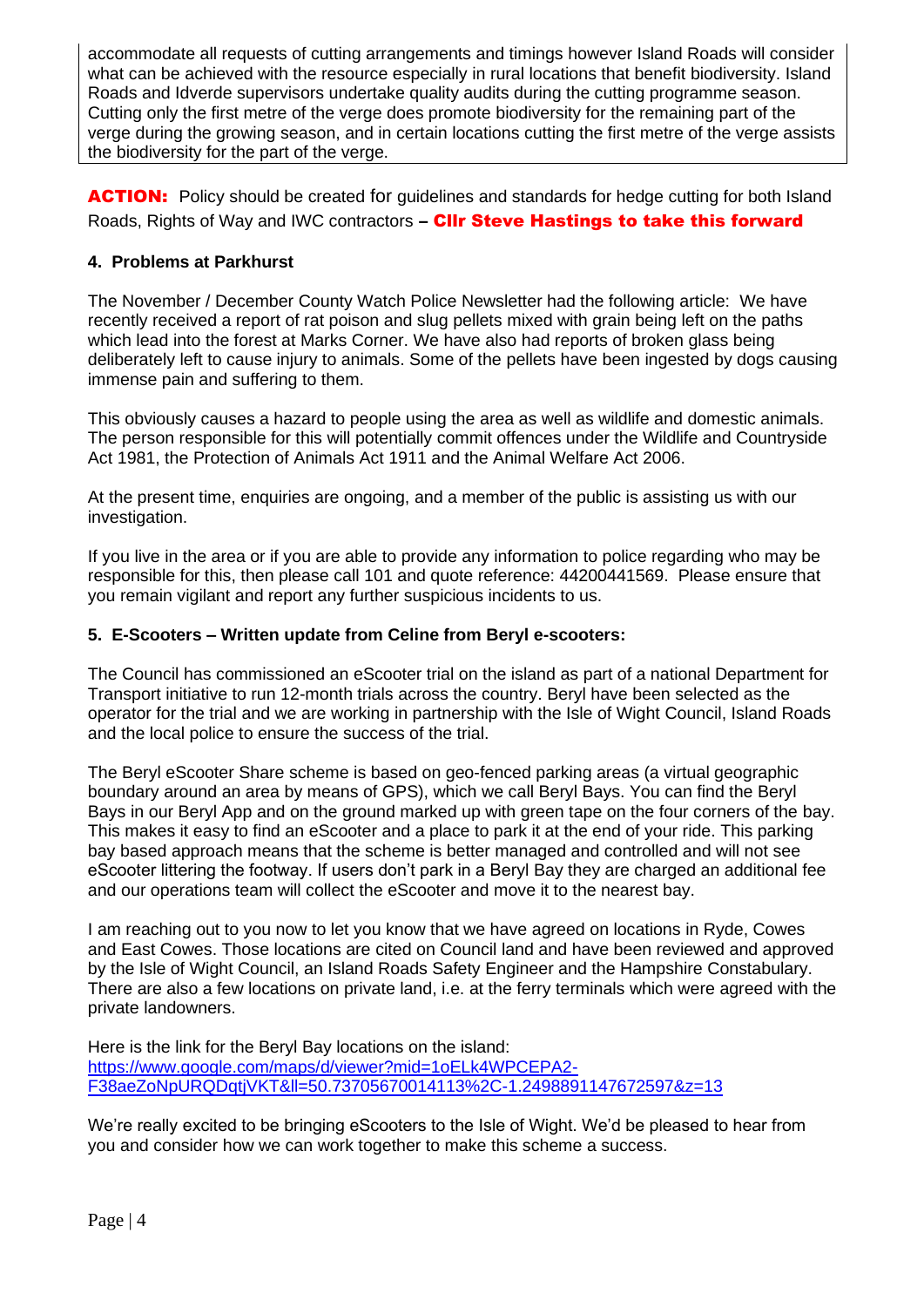If you have any questions, concerns, or suggestions please let me know. You can find more information about the scheme at<https://beryl.cc/bikeshare/isle-of-wight>

**Question:** Road Safety Education need to be improved by the IWC **Answer:** Road Safety education is provided by the Fire Service <https://www.iow.gov.uk/Residents/Fire-and-Rescue-Service/Road-Safety/Driver-Training> From 1st April 2021 the responsibility for Road Safety education will return to the council, but as yet we are unsure what department or who will head up this work.

**Question:** Who will be involved with assessing the success of the e-scooter trial: **Answer**: Wendy Perera IWC (Assistant Chief Executive & Chief Strategy Officer) will task the Highways Contract Management Team and the contractor A-To-There Ltd with the assessment.

## **ACTION:** Invite Beryl to the next LAF meeting - Jennine

## **6. Future of the LAF**

**Hybrid Meeting**: The Zoom meeting attracted many observers, this provided a more inclusive option, and it was agreed that even in the future when we can resume physical meetings there will be the option of a hybrid meeting with people being able to join via zoom / teams.

**New chairpersons**: Cllr Paul Fuller & Vice Chair Cllr Steve Hastings were voted in

**Raising the LAF Public Profile & Active Member Involvement**: If the LAF is to be successful it must raise its public profile and actively engage with & bring topics to the attention of the public. It is not for the Secretary to do this for the members, but the members need to step up and take ownership.

**As a reminder the LAF is an independent advisory body - but operating on a statutory basis – it is not a function of the Isle of Wight Council** (the IWC merely provides a secretary and reasonable administrative support/advice).

The purpose of the Isle of Wight Local Access Forum shall be to advise the relevant section 94 bodies as to the improvement of public access to land in the area for the purposes of open-air recreation and the enjoyment of the area, and as to such other matters as may be prescribed. Advice formally given by a Local Access Forum is required to fall within the following categories

(a) improvement of public access (whether on foot or by horse, cycle, canoe, mechanically propelled vehicle or any other lawful means) to land in the area for the purposes of open-air recreation and the enjoyment of the area;

(b) public access to land in the area for any other lawful purpose (whether on foot, horse, cycle, canoe or by any means other than by mechanically propelled vehicle);

(c) public access to land in the area by means of a mechanically propelled vehicle for any other lawful purpose, but only insofar as the access relates to byways open to all traffic (BOAT).

## **Section 94 bodies**

The appointing authority (the local highway authority) Any Secretary of State (in effect, any Government department and their executive agencies) Natural England The Forestry Commission English Heritage Sport England Any statutory conservation board covering an Area of Outstanding Natural Beauty (created under the Countryside and Rights of Way Act Section 86) Any parish or town council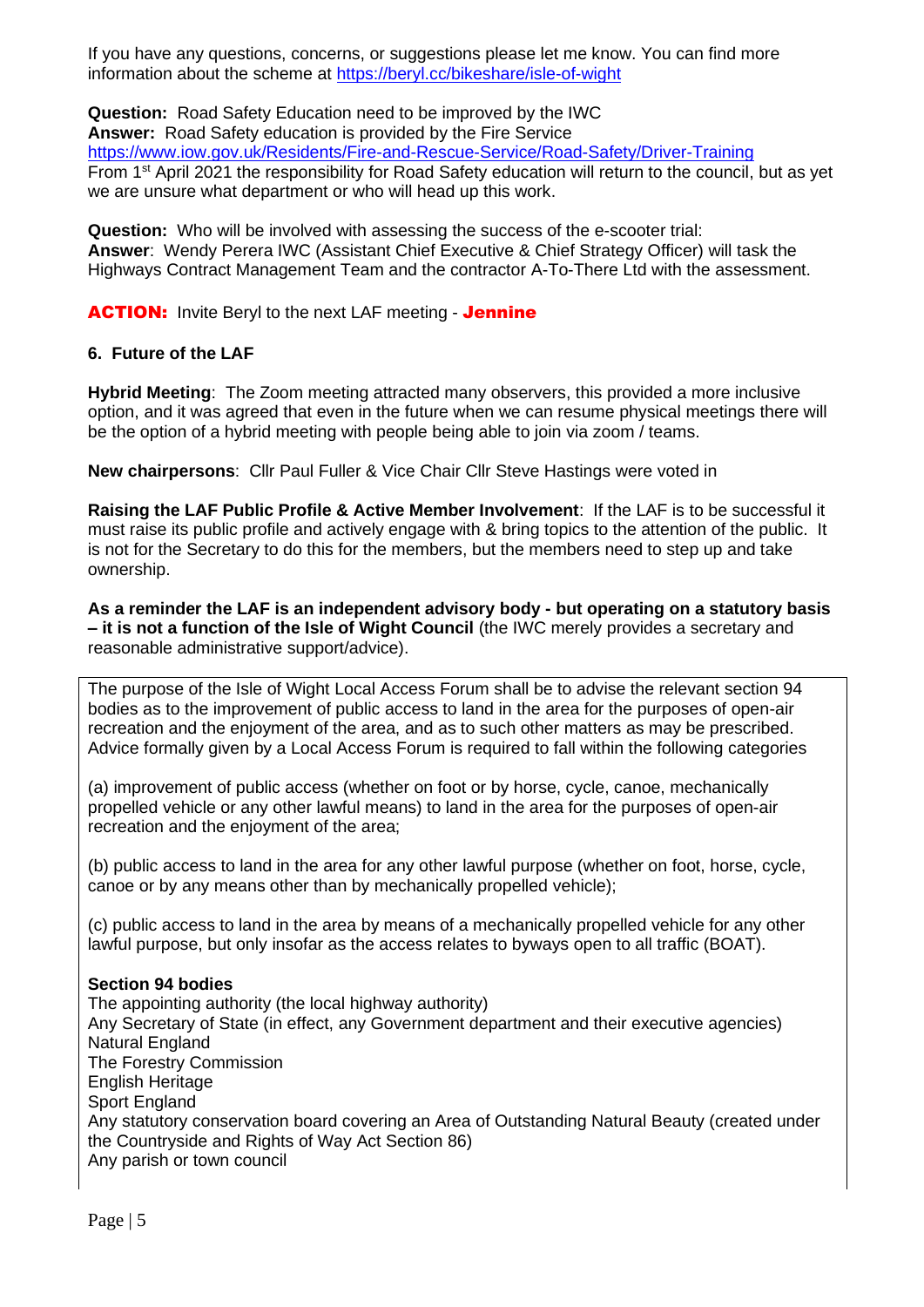**ACTION:** Small working party of members to consider how to raise the profile of the LAF such as website, newsletter facebook page etc. - **Paul Fuller, Mick Lyons, Steve Hastings, Alec** Lawson & Charlie Fullilove to take this forward

## **7. Updates**

## **IWC Rights of Way – Darrel Clarke**

- **ECP New member of staff**  John Brownscombe will join the IWC Rights of Way team full time to implement the Island part of the ECP. He will handle a budget of around 1.3million to provide the enhanced / improved route.
- **Gunville Greenway** New section has been created from Sainsburys to Carisbrooke Church, just the formal signage needs to be done.
- **Compton** Works done to the path between the beach and car park
- **Alverstone Bridge** –Upgraded to accommodate equestrians, path / cycle track between Newport and Sandown fully multi use
- **Covid Lockdown** unlike the first lockdown the PROW maintenance team are continuing to work.

# **Cycle Wight [www.cyclewight.org.uk:](http://www.cyclewight.org.uk/)** Alec Lawson **IW CYCLE FORUM**

1. COWES TOWN COUNCIL met in November to discuss cycling in Cowes High Street, an issue for many years. A report setting out the social and environmental case to permit cycling was submitted by Councillor Neil Oliver. The council agreed permit cycling for an 18 month trial period. Post meeting Cyclewight contacted Councillor Lora Peacey Wilcox and offered to fund a professional consultant to assess traffic & engineering issues.

2. As reported in the press £235K has been allocated to the IWC to improve cycling networks, part of the Access Fund. Initiates underway include Key Worker Cycle Schemes.

3. Cycle Track Maintenance. Standards are part of the contract between IWC and Island Roads. Cyclewight is not satisfied with track maintenance and has asked the IWC for more information. We are not satisfied with the answers and have asked for the date of the next inspection so that we can make our own informed assessment.

4. Cyclewight wants to push for the Medina Greenway to be extended from Island Harbour to East Cowes as a multi-use path for commuting as well as leisure use. We plan to contact local councillors and the MP and would ask for support from the LAF and its members.

## **LINKS**

**https://www.cowestowncouncil.org.uk/wp/wp-content/uploads/2020/12/Minutes-Extraordinary-Town-Council-Meeting-26-November-2020.pdf https://onthewight.com/isle-of-wight-council-to-get-235600-to-improve-cycling-networks/ http://www.cyclewight.org.uk/ http://www.cyclewight.org.uk/lcwip.html http://www.cyclewight.org.uk/files/gear-change-a-bold-vision-for-cycling-and-walking.pdf http://www.cyclewight.org.uk/files/cycle-infrastructure-design-ltn-1-20.pdf**

# **https://www.widenmypath.com/**

# **[IW 4X4](http://iow4x4club.co.uk/) Club –** No update

**Bridleway Group –** Petronella from the British Horse Society reminded the group about inclusion of equestrians within shared use routes and the need for suitable surfacing, as the trend is for local authorities to focus on walking and cycling and exclude equestrians.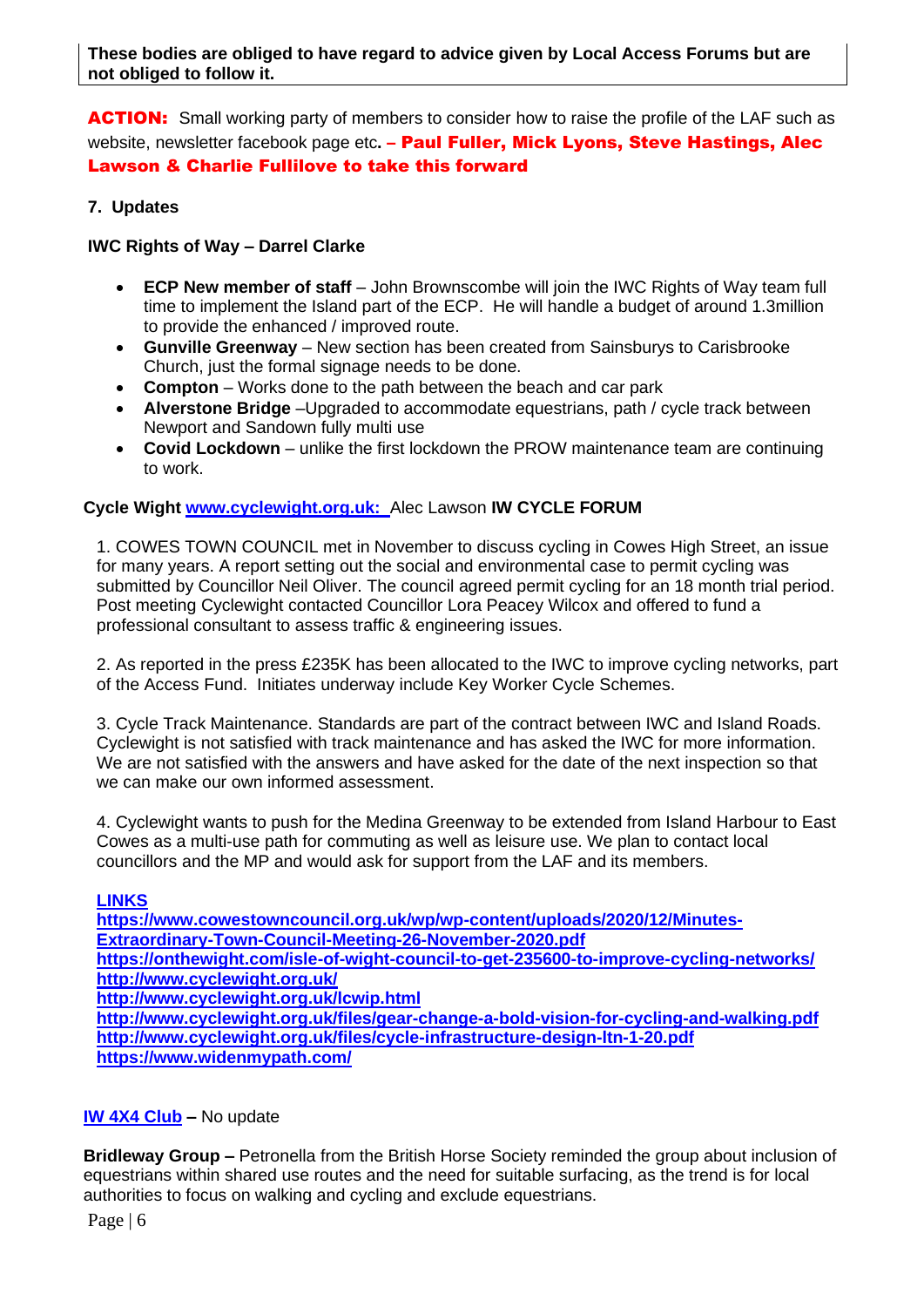### **Landowner** – **[NFU](https://www.nfumutual.co.uk/farming/) & [CLA](https://www.cla.org.uk/your-area/south-east/your-cla-local-branch/isle-wight)**

**Increase in visitors:** There has been a large increase in visitors to the countryside which is good for public health but can be a problem when the public is within a working environment (e.g. farmyards and fields), but the CLA / NFU and their members are keen to play a positive role to assist the public in the countryside.

**Prosperous rural economy:** A lot has been going on to assist and promote rural businesses. *IW* [Rural awards,](http://www.riwas.org.uk/node/218) lobbing government regarding hospitality and rural businesses

**Help with funding signage** – Can IWC fund signage to help landowners sign the PROW and to stop unintentional trespass? Darrel advised the IWC only has to meet its statutory obligations (signs where the path leaves the highway and way markers where someone unfamiliar might get lost). But landowners can install their own signage as long as it is helpful and not deterring lawful users of the paths.

#### **[IW Ramblers](http://www.iowramblers.com/home)**

**ECP** – Ramblers are actively reviewing the route and putting in a detailed submission, they have made 31 representation to the ECP and had a telephone conference with the new ECP team members.

**Reduction in IWC PROW Budget** - Concerned about the reduction to £60,000 for the annual Rights of Way budget. Darrel reported that this was the original proposal but has heard that the budget papers due to be published soon will provide for an increased amount, possibly £100k.

**Parish Path Reps**: The have continued checking paths and helping with the Rights of Way path surveys.

**Planning Applications:** Ramblers have a member who is checking the [weekly planning listing](https://www.iow.gov.uk/planning/) and making comments on applications if there is an impact to any public rights of way.

**Public Rights of Way at Sandown / Shanklin Golf Club** – a question had been submitted to the LAF, as it was in respect of public footpaths this had been directed to the IW Ramblers for their thoughts and observations:

**Q .** Rights of Way across Shanklin Sandown Golf Course (Lake & Blackpan Common) During the lockdown I took advantage of the ban on sports to enjoy this without any golfers. The signage when entering the course states, you should keep to marked routes, however the following paths are not, SS32, SS33, SS34a(part) & SS53. When using SS32 last week I had a conservation with a golf course employee who said though there were no objections to using it during the golf course closure, some paths had been closed several years ago including the one I was on & it would be unwise due to health & safety issues to use when the course was open. I checked the definitive map along with the amendments & as far as I can see all rights of way across the area are still in place. Can you confirm this as I feel the golf club are directing you to use the paths, they want you to use.

**A.** I assume that the golf course was set up over an area of common heathland. It therefore inherited a dense network of public footpaths with rights that still exist. Neither the golf course or their employees can stop the general public exercising these rights. We believe that in one or two places golf course features like a green have been positioned over a public path. This has resulted in minor path diversions off the definitive line. This a quite a common occurrence along public paths around the Island. If no significant practical access restriction results, the ROW department have not attempted to correct the situation. The Ramblers recognise that this would not be the best use of limited Council resources.

About four years ago the ramblers cooperated with the golf course to provide way marks to show 'A Main' north-south route across the course. This does not imply that any other public paths are closed. In theory a path rationalisation/diversion project could be undertaken to provide useful well marked and surfaced paths that are compatible with a golf course. But how high a priority should we give to this?

Page | 7